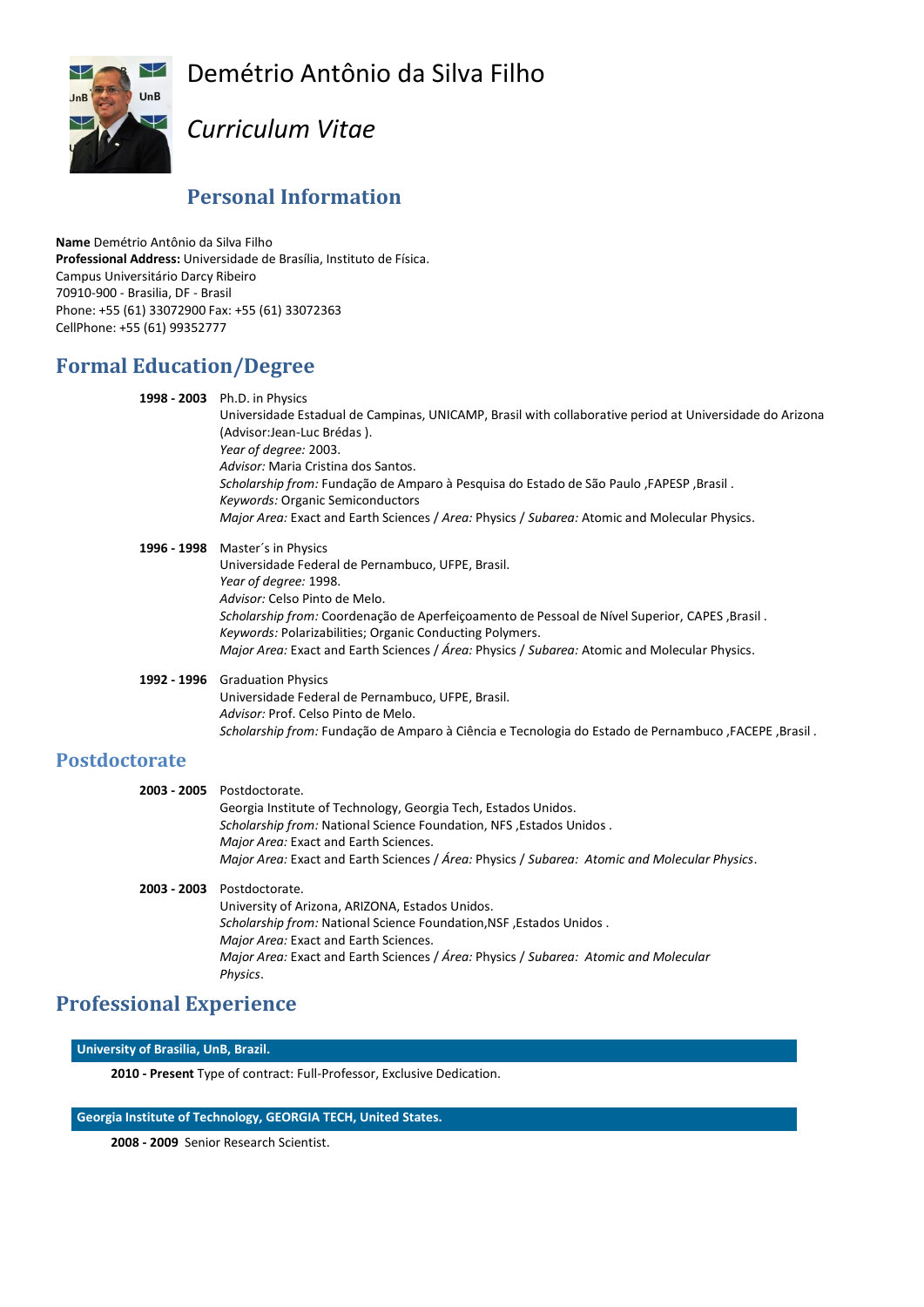# **Articles in Scientific Journals**

1. LEAL, LUCIANO ALMEIDA ; DE SOUSA, LEONARDO EVARISTO ; DE BRITO, PATRICK PASCOAL ; NETO, BERNHARD GEORG ENDERS ; CESCHIN, ARTEMIS MARTI ; DA CUNHA, WILIAM FERREIRA ; RIBEIRO, LUIZ ANTONIO ; SILVA FILHO, DEMÉTRIO ANTONIO DA . Optical properties of P3HT and N2200 polymers: a performance study of an optimally tuned DFT functional. JOURNAL OF MOLECULAR MODELING, v. 24, p. 32, 2018.

2. EVARISTO DE SOUSA, LEONARDO ; FERREIRA DA CUNHA, WILIAM ; ANTÔNIO DA SILVA FILHO, DEMÉTRIO ; DE OLIVEIRA NETO, PEDRO HENRIQUE . Biexciton cascade emission in multilayered organic nanofibers. APPLIED PHYSICS LETTERS, v. 112, p. 143301-143301, 2018.

3. EVARISTO DE SOUSA, LEONARDO ; DE OLIVEIRA NETO, PEDRO HENRIQUE ; Kjelstrup-Hansen, Jakob ; ANTÔNIO DA SILVA FILHO, DEMÉTRIO . Modeling temperature dependent singlet exciton dynamics in multilayered organic nanofibers. JOURNAL OF CHEMICAL PHYSICS, v. 148, p. 204101, 2018.

4. DE SOUSA, LEONARDO EVARISTO ; MAMIYA, ARTHUR AKIRA ; Kjelstrup-Hansen, Jakob ; DA SILVA FILHO, DEMÉTRIO ANTÔNIO . A joint theoretical and experimental characterization of two acene-thiophene derivatives. Journal of Molecular Modeling (Print), v. 23, p. 52-58, 2017.

5. KUKHTA, NADZEYA A. ; da Silva Filho, Demetrio A. ; VOLYNIUK, DMYTRO ; GRAZULEVICIUS, JUOZAS VIDAS ; SINI, GJERGJI . Can Fluorenonebased Compounds Emit in the Blue Region? Impact of the Conjugation Length and the Ground-State Aggregation. Chemistry of Materials, v. 29, p. 1695-1707, 2017.

6. PEREIRA, TAMIRES LIMA ; LEAL, LUCIANO ALMEIDA ; DA CUNHA, WILIAM FERREIRA ; TIMÓTEO DE SOUSA JÚNIOR, RAFAEL ; RIBEIRO JUNIOR, LUIZ ANTONIO ; ANTONIO DA SILVA FILHO, DEMÉTRIO . Optimally tuned functionals improving the description of optical and electronic properties of the phthalocyanine molecule. Journal of Molecular Modeling (Print), v. 23, p. 71, 2017.

7. LEAL, LUCIANO ALMEIDA ; DA CUNHA, WILIAM FERREIRA ; RIBEIRO JUNIOR, LUIZ ANTONIO ; PEREIRA, TAMIRES LIMA ; BLAWID, STEFAN MICHAEL ; DE SOUSA JUNIOR, RAFAEL TIMÓTEO ; DA SILVA FILHO, DEMÉTRIO ANTONIO . Optical and electronic structure description of metaldoped phthalocyanines. JOURNAL OF MOLECULAR MODELING, v. 23, p. 172, 2017.

8. LEAL, LUCIANO ALMEIDA ; DE SOUZA JÚNIOR, RAFAEL TIMÓTEO ; DE ALMEIDA FONSECA, ANTONIO LUCIANO ; RIBEIRO JUNIOR, LUIZ ANTONIO ; BLAWID, STEFAN ; DA SILVA FILHO, DEMETRIO ANTONIO ; DA CUNHA, WILIAM FERREIRA . Combined UMC- DFT prediction of electron-hole coupling in unit cells of pentacene crystals. JOURNAL OF MOLECULAR MODELING, v. 23, p. 153, 2017.

9. VOLPI, RICCARDO ; SANTOS CAMILO, ANA CLÁUDIA ; da Silva Filho, Demetrio A. ; NAVARRETE, J. TEODOMIRO LÓPEZ ; GOMEZ-LOR, BERTA ; RUIZ DELGADO, M. CARMEN ; LINARES, MATHIEU . Modelling Charge Transport of Discotic Liquid-Crystalline Triindoles: The Role of Peripheral Substitution. PHYSICAL CHEMISTRY CHEMICAL PHYSICS, v. 19, p. 24202-24208, 2017.

10. SOUSA, LEONARDO ; VOLPI, RICCARDO ; DA SILVA FILHO, DEMÉTRIO ANTÔNIO ; LINARES, MATHIEU . Mobility Field and Mobility Temperature Dependence in PC 61 BM: A Kinetic Monte-Carlo Study. CHEMICAL PHYSICS LETTERS, v. 689, p. 74-81, 2017.

11. LIMA, IGO T. ; SOUSA, LEONARDO ; FREITAS, RENATO DA S. ; JUNIOR, LUIZ ANTONIO RIBEIRO ; DE SOUSA JÚNIOR, RAFAEL TIMÓTEO ; da Silva Filho, Demétrio A. . A DFT study of a set of natural dyes for organic electronics. JOURNAL OF MOLECULAR MODELING, v. 23, p. 343, 2017.

12. DIAS LEDO, RODRIGO MAIA ; LEAL, LUCIANO ALMEIDA ; DE BRITO SILVA, PATRICK PASCOAL ; DA CUNHA, WILIAM FERREIRA ; DE SOUZA, LEONARDO EVARISTO ; ALMEIDA FONSECA, ANTONIO LUCIANO ; CESCHIN, ARTEMIS MARTI ; DA SILVA FILHO, DEMÉTRIO ANTONIO ; RIBEIRO JUNIOR, LUIZ ANTONIO . Modeling optical properties of polymer-solvent complexes: the chloroform influence on the P3HT and N2200 absorption spectra. JOURNAL OF MOLECULAR MODELING, v. 23, p. 1-8, 2017.1. CÂNDIDO, KAMILLA F. ; RAMALHO, SIMONE S. ; CUNHA, WILIAM F. DA ; SILVA FILHO, DEMÉTRIO A. DA . Strategies to Reduce the Computational Cost of the Ground State and the First Excited State Geometry Optimization of Organic Molecules. Revista Virtual de Química, v. 8, p. 356-368, 2016.

13. LIMA, IGO T. ; PRADO, ANDRIELE DA S. ; MARTINS, JOÃO B. L. ; DE OLIVEIRA NETO, PEDRO HENRIQUE ; CESCHIN, ARTEMIS M. ; da Cunha, Wiliam F. ; da Silva Filho, Demétrio A. . Improving the Description of the Optical Properties of Carotenoids by Tuning the Long-Range Corrected Functionals. The Journal of Physical Chemistry. A, v. 120, p. 4944-4950, 2016.

14. DE OLIVEIRA NETO, PEDRO HENRIQUE ; da Silva Filho, Demetrio A. ; RONCARATTI, Luiz Fernando ; ACIOLI, PAULO H ; E SILVA, GERALDO MAGELA . Low Temperature Seebeck Coefficients for Polaron Driven Thermoelectric Effect in Organic Polymers. The Journal of Physical Chemistry. A, v. 120, p. 4923-4927, 2016.

15. MOTA, ALBERTO A. R. ; CORRÊA, JOSÉ R. ; CARVALHO, PEDRO H. P. R. ; DE SOUSA, NÚBIA M. P. ; DE OLIVEIRA, HEIBBE C. B. ; GATTO, CLAUDIA C. ; da Silva Filho, Demétrio A. ; DE OLIVEIRA, ALINE L. ; NETO, BRENNO A. D. . Synthesis, Structure, Properties, and Bioimaging of a Fluorescent Nitrogen-Linked Bisbenzothiadiazole. Journal of Organic Chemistry, v. 81, p. 2958-2965, 2016.

16. DE SOUSA, LEONARDO EVARISTO ; RIBEIRO, LUIZ ANTONIO ; FONSECA, ANTONIO LUCIANO DE ALMEIDA ; DA SILVA FILHO, DEMÉTRIO ANTONIO . Modeling the Emission Spectra of Organic Molecules: A Competition between Franck-Condon and Nuclear Ensemble Methods. The Journal of Physical Chemistry. A, v. 120, p. 5380-5388, 2016.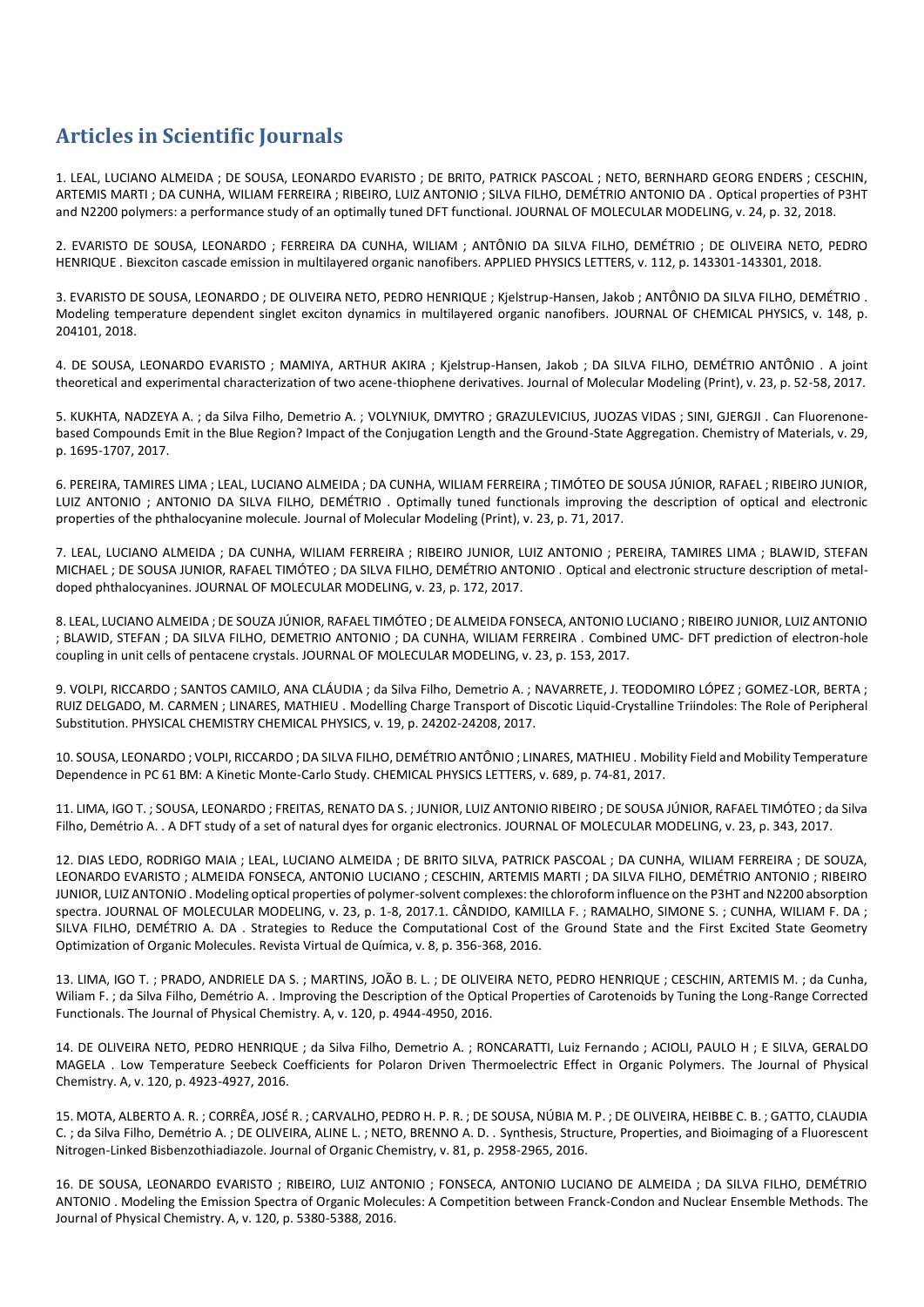17. MACHADO, DANIEL F. S. ; LOPES, THIAGO O. ; LIMA, IGO T. ; da Silva Filho, Demétrio A. ; DE OLIVEIRA, HEIBBE C. B. . Strong Solvent Effects on the Nonlinear Optical Properties of and Isomers from Azo-Enaminone Derivatives. Journal of Physical Chemistry. C, v. 120, p. acs.jpcc.6b01567-17669, 2016.

18. TAVARES, LUCIANA ; CADELANO, MICHELE ; QUOCHI, FRANCESCO ; SIMBRUNNER, CLEMENS ; SCHWABEGGER, GÜNTHER ; SABA, MICHELE ; MURA, ANDREA ; BONGIOVANNI, GIOVANNI ; FILHO, DEMÉTRIO ANTÔNIO DA SILVA ; DA CUNHA, WILIAM FERREIRA ; Rubahn, Horst-Günter ; Kjelstrup-Hansen, Jakob . Efficient Exciton Diffusion and Resonance-Energy Transfer in Multilayered Organic Epitaxial Nanofibers. Journal of Physical Chemistry. C, v. 119, p. 15689-15697, 2015.

19. DE OLIVEIRA NETO, PEDRO HENRIQUE ; da Silva Filho, Demétrio A. ; da Cunha, Wiliam F. ; ACIOLI, PAULO H. ; E SILVA, GERALDO MAGELA . Limit of Exciton Diffusion in Highly Ordered π-Conjugated Systems. Journal of Physical Chemistry. C, v. 119, p. 150819081507000-19659, 2015. Citações:1

20. RUIZ, CONSTANZA ; GARCÍA-FRUTOS, EVA M. ; da Silva Filho, Demetrio A. ; López Navarrete, Juan T. ; RUIZ DELGADO, M. CARMEN ; GÓMEZ-LOR, BERTA . Symmetry Lowering in Triindoles: Impact on the Electronic and Photophysical Properties. Journal of Physical Chemistry. C, v. 118, p. 5470-5477, 2014.

21. NETO, BRENNO A. D. ; H. G. DA CRUZ, EDUARDO ; H. P. R. CARVALHO, PEDRO ; CORRÊA, JOSÉ ; A. C. SILVA, DIEGO ; DIOGO, EMILAY ; SOUZA FILHO, JOSE D. ; CAVALCANTI, BRUNO ; PESSOA, CLÁUDIA ; GUIDO, BRUNA C. ; OLIVEIRA, HEIBBE C. B. ; SILVA FILHO, DEMETRIO A. ; SILVA JUNIOR, EUFRANIO . Design, synthesis and application of fluorescent 2,1,3-benzothiadiazole-triazole-linked biologically active lapachone derivatives. New Journal of Chemistry (1987), v. NA, p. NA-NA, 2014.

22. DURÃES, JUSSARA A. ; da Silva Filho, Demétrio A. ; CESCHIN, ARTEMIS M. ; SALES, MARIA J. A. ; MARTINS, JOÃO B. L. . Investigation of the torsional barrier of EDOT using molecular mechanics and DFT methods. Journal of Molecular Modeling (Print), v. 20, p. 2405-6, 2014.

23. Bredas, Jean-Luc ; LIMA, IGO T. ; RISKO, CHAD ; AZIZ, SAADULLAH ; DA SILVA FILHO, DEMETRIO . Interplay of Alternative Conjugated Pathways and Steric Interactions on the Electronic and Optical Properties of Donor-Acceptor Conjugated Polymers. J MATER CHEM C, v. 2, p. 8873-8879, 2014.

24. LOPES, THIAGO O. ; da Silva Filho, Demétrio A. ; LAPIS, ALEXANDRE A. M. ; DE OLIVEIRA, HEIBBE C. B. ; NETO, BRENNO A. D. . Designed nonsymmetrical 4,7-pi-extended-2,1,3-benzothiadiazole derivatives: Synthesis guided by DFT predictions. Journal of Physical Organic Chemistry (Print), v. 27, p. n/a-n/a, 2014.

25. FU, YAO-TSUNG ; da Silva Filho, Demetrio A. ; SINI, GJERGJI ; ASIRI, ABDULLAH M. ; AZIZ, SAADULLAH GARY ; RISKO, CHAD ; Brédas, Jean-Luc . Structure and Disorder in Squaraine-C 60 Organic Solar Cells: A Theoretical Description of Molecular Packing and Electronic Coupling at the Donor-Acceptor Interface. Advanced Functional Materials (Print), v. 24, p. n/a-n/a, 2014.

26. da Silva Filho, Demetrio A.; Coropceanu, Veaceslav ; Gruhn, Nadine E. ; DE OLIVEIRA NETO, PEDRO HENRIQUE ; Brédas, Jean-Luc . Intramolecular reorganization energy in zinc phthalocyanine and its fluorinated derivatives: a joint experimental and theoretical study. Chemical Communications (London. 1996. Print), v. 49, p. 6069-6071, 2013.

27. DA SILVA FILHO, DEMETRIO A; DE OLIVEIRA NETO, PEDRO HENRIQUE ; RUIZ DELGADO, M. CARMEN ; LOPEZ NAVARRETE, JUAN T. ; Casado, Juan . Charge-transport in Organic Semiconductors: Probing High Mobility with Light. MRS Proceedings, v. 1568, p. mrss13-1568-kk12-05, 2013.

28. Casado, Juan ; Hernández, Víctor ; López Navarrete, Juan T. ; ALGARRA, MANUEL ; da Silva Filho, Demetrio A. ; YAMAGUCHI, SHIGEHIRO ; RONDÃO, RAQUEL ; SEIXAS DE MELO, J. SÉRGIO ; NAVARRO-FUSTER, VÍCTOR ; BOJ, PEDRO G. ; DÍAZ-GARCÍA, MARÍA A. . Amplified Spontaneous Emission in Pentathienoacene Dioxides by Direct Optical Pump and by Energy Transfer: Correlation with Photophysical Parameters. Advanced Optical Materials, v. 1, p. n/a-n/a, 2013.

29. RONCARATTI, Luiz Fernando ; GARGANO, R. ; OLIVEIRA NETO, P. H. ; CUNHA, Wiliam F da ; Filho DADS ; SILVA, Geraldo Magela e . Temperature-induced oscillating electric dipole in conjugated systems. Chemical Physics Letters (Print), v. 539, p. 214-217, 2012.

30. Ribeiro, Luiz A. ; Oliveira Neto, Pedro H. ; da Cunha, Wiliam F. ; Roncaratti, Luiz F. ; Gargano, Ricardo ; da Silva Filho, Deme trio A. ; e Silva, Geraldo M. . Exciton dissociation and charge carrier recombination processes in organic semiconductors. The Journal of Chemical Physics, v. 135, p. 224901, 2011.

31. Viani, Lucas ; Olivier, Yoann ; Athanasopoulos, Stavros ; da Silva Filho, Demetrio A. ; Hulliger, Jürg ; Brédas, Jean-Luc ; Gierschner, Johannes ; Cornil, Jérôme . Theoretical Characterization of Charge Transport in One-Dimensional Collinear Arrays of Organic Conjugated Molecules. ChemPhysChem, p. NA-NA, 2010.

32. Delgado, M. Carmen Ruiz ; Kim, Eung-Gun ; Filho, Demetrio A. da Silva ; Bredas, Jean-Luc . Tuning the Charge-Transport Parameters of Perylene Diimide Single Crystals via End and/or Core Functionalization: A Density Functional Theory Investigation. Journal of the American Chemical Society (Print), v. 132, p. 3375-3387, 2010.

33. Oliva, María Moreno ; Pappenfus, Ted M. ; Melby, Jacob H. ; Schwaderer, Kathryn M. ; Johnson, Jared C. ; McGee, Kari A. ; da Silva Filho, Demetrio A. ; Bredas, Jean-Luc ; Casado, Juan ; López Navarrete, Juan T. . Comparison of Thiophene-Pyrrole Oligomers with Oligothiophenes: A Joint Experimental and Theoretical Investigation of Their Structural and Spectroscopic Properties. Chemistry - A European Journal, p. n/a-n/a, 2010.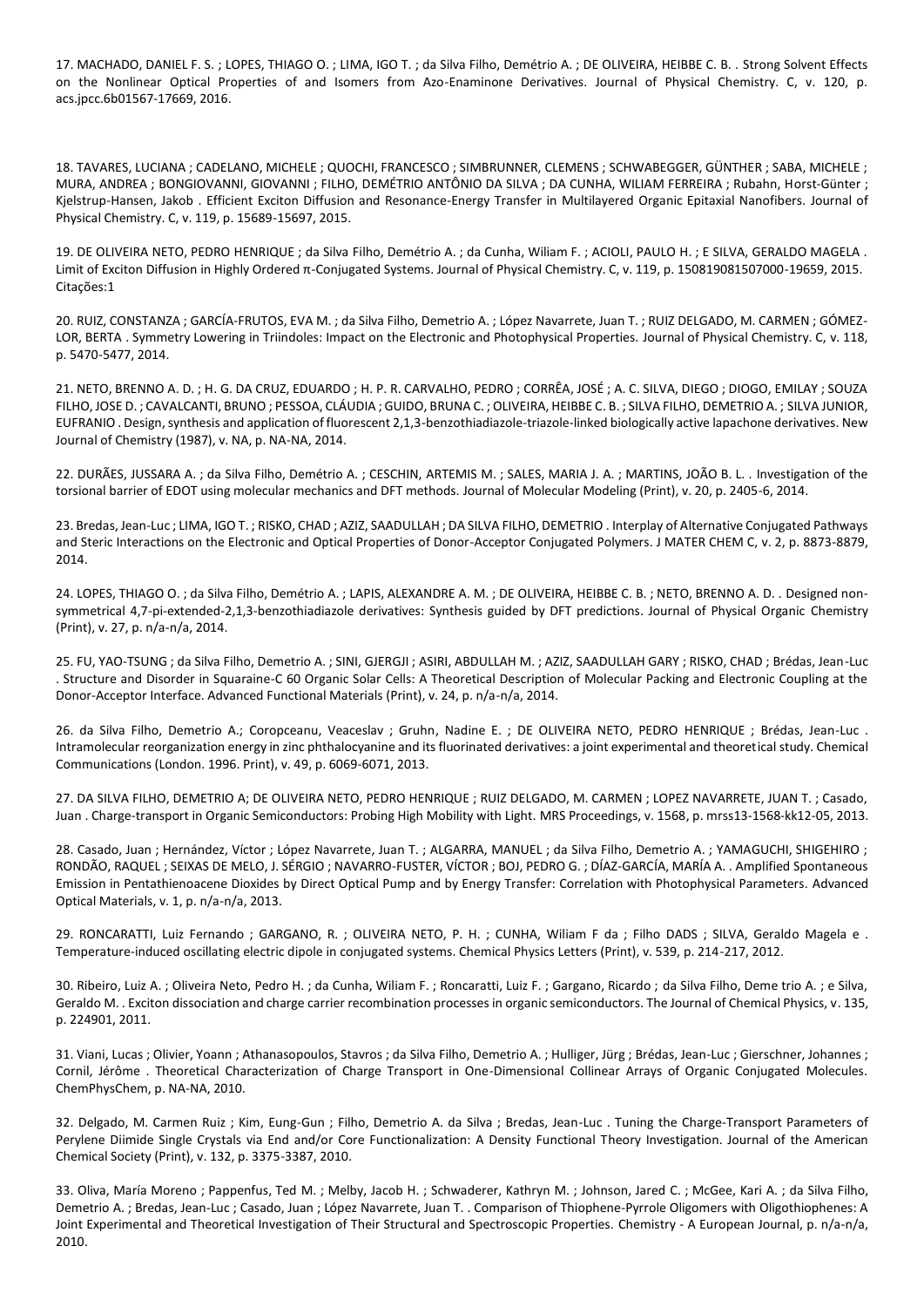34. Pappenfus, Ted M. ; Hermanson, David L. ; Kohl, Stuart G. ; Melby, Jacob H. ; Thoma, Laura M. ; Carpenter, Nancy E. ; da Silva Filho, Demetrio A. ; Bredas, Jean-Luc . Regiochemistry of Poly(3-hexylthiophene): Synthesis and Investigation of a Conducting Polymer. Journal of Chemical Education, v. 87, p. 522-525, 2010.

35. Delgado, M. Carmen Ruiz ; Pigg, Kathryn R. ; da Silva Filho, D. A. ; Gruhn, Nadine E. ; Sakamoto, Youichi ; Suzuki, Toshiyasu ; Osuna, Reyes Malave ; Casado, Juan ; Hernández, Víctor ; Navarrete, Juan Teodomiro Lopez ; Martinelli, Nicolas G. ; Cornil, Jérôme ; Sánchez-Carrera, Roel S. ; Coropceanu, Veaceslav ; Brédas, J. L. . Impact of Perfluorination on the Charge-Transport Parameters of Oligoacene Crystals. Journal of the American Chemical Society (Print), v. 131, p. 1502-1512, 2009.

36. Martinelli, Nicolas G. ; Olivier, Yoann ; Athanasopoulos, Stavros ; Ruiz Delgado, Mari-Carmen ; Pigg, Kathryn R. ; da Silva Filho, D. A. ; Sánchez-Carrera, Roel S. ; Venuti, Elisabetta ; Della Valle, Raffaele G. ; Brédas, Jean-Luc ; Beljonne, David ; Cornil, Jérôme . Influence of Intermolecular Vibrations on the Electronic Coupling in Organic Semiconductors: The Case of Anthracene and Perfluoropentacene. ChemPhysChem, p. NA-NA, 2009.

37. Kjelstrup-Hansen, Jakob ; Norton, Joseph E. ; Filho, Demetrio A. da Silva ; Brédas, Jean-Luc ; Rubahn, Horst-Günter . Charge transport in oligo phenylene and phenylene thiophene nanofibers. Organic Electronics, v. 10, p. 1228-1234, 2009.

38. Martinelli, Nicolas G. ; Olivier, Yoann ; Athanasopoulos, Stavros ; RUIZ DELGADO, MARI-CARMEN ; Pigg, Kathryn R. ; da Silva Filho, Demétrio A. ; Sánchez-Carrera, Roel S. ; Venuti, Elisabetta ; DELLA VALLE, RAFFAELE G. ; Brédas, Jean-Luc ; Beljonne, David ; Cornil, Jérôme . Inside Cover: Influence of Intermolecular Vibrations on the Electronic Coupling in Organic Semiconductors: The Case of Anthracene and Perfluoropentacene (ChemPhysChem 13/2009). ChemPhysChem (Print), v. 10, p. 2158-2158, 2009.

39. Koh, S. E. ; Risko, C. ; da Silva Filho, D. A. ; Kwon, O. ; Facchetti, A. ; Brédas, J.-L. ; Marks, T. J. ; Ratner, M. A. . Modeling Electron and Hole Transport in Fluoroarene-Oligothiopene Semiconductors: Investigation of Geometric and Electronic Structure Properties. Advanced Functional Materials, v. 18, p. 332-340, 2008.

40. Janzen, Daron E. ; VanDerveer, Donald G. ; Mehne, Larry F. ; da Silva Filho, Demétrio A. ; Brédas, Jean-Luc ; Grant, Gregory J. . Cyclometallated Pt(ii) and Pd(ii) complexes with a trithiacrown ligand. Dalton Transactions, p. 1872, 2008.

41. da Silva Filho, Demetrio A.; Coropceanu, Veaceslav ; Fichou, Denis ; Gruhn, Nadine E. ; Bill, Tonja G. ; Gierschner, Johannes ; Cornil, Jérôme ; Brédas, Jean-Luc . Hole-vibronic coupling in oligothiophenes: impact of backbone torsional flexibility on relaxation energies. Philosophical Transactions. Royal Society. Mathematical, Physical and Engineering Sciences, v. 365, p. 1435-1452, 2007.

42. Karle, I.L. ; Butcher, R.J. ; Wolak, M.A. ; daSilvaFilho, D.A. ; Uchida, M. ; Bredas, J.-L. ; Kafafi, Z.H. . Cooperative CH··· Interactions in the Crystal Structure of 2,5-Di(3-biphenyl)-1,1-dimethyl-3,4-diphenyl-silole and Its Effect on Its Electronic Properties. Journal of physical chemistry. C, v. 111, p. 9543-9547, 2007.

43. Coropceanu, Veaceslav ; Cornil, Jérôme ; da Silva Filho, Demetrio A. ; Olivier, Yoann ; Silbey, Robert ; Brédas, Jean-Luc . Charge Transport in Organic Semiconductors. Chemical Reviews, v. 107, p. 926-952, 2007.

44. Sánchez-Carrera, Roel S. ; Coropceanu, Veaceslav ; da Silva Filho, Demetrio A. ; Friedlein, Rainer ; Osikowicz, Wojciech ; Murdey, Richard ; Suess, Christian ; Salaneck, William R. ; Brédas, Jean-Luc . Vibronic Coupling in the Ground and Excited States of Oligoacene Cations. Journal of Physical Chemistry. B, v. 110, p. 18904-18911, 2006.

45. Valeev, Edward F. ; Coropceanu, Veaceslav ; da Silva Filho, Demetrio A. ; Salman, Seyhan ; Brédas, Jean-Luc . Effect of Electronic Polarization on Charge-Transport Parameters in Molecular Organic Semiconductors. Journal of the American Chemical Society (Print), v. 128, p. 9882-9886, 2006.

46. BURAND, M ; MCGEE, K ; CAI, X ; DASILVAFILHO, D ; BREDAS, J ; DANIELFRISBIE, C ; MANN, K . Synthesis, X-ray, spectroelectrochemical, and theoretical studies of a tricyanovinyl-capped quaterthiophene: A correlation of semiconductor performance with physical properties. Chemical Physics Letters, v. 425, p. 251-256, 2006.

47. Cai, Xiuyu ; Burand, Michael W. ; Newman, Christopher R. ; da Silva Filho, Demetrio A. ; Pappenfus, Ted M. ; Bader, Mamoun M. ; Brédas, Jean-Luc ; Mann, Kent R. ; Frisbie, C. Daniel . N- and P-Channel Transport Behavior in Thin Film Transistors Based on Tricyanovinyl-Capped Oligothiophenes. Journal of Physical Chemistry. B, v. 110, p. 14590-14597, 2006.

49. Kang, Joo H. ; da Silva Filho, Demetrio ; Bredas, Jean-Luc ; Zhu, X.-Y. . Shallow trap states in pentacene thin films from molecular sliding. Applied Physics Letters, v. 86, p. 152115, 2005.

49. da Silva Filho, D. A.; Kim, E.-G. ; Brédas, Jean-Luc . Transport Properties in the Rubrene Crystal: Electronic Coupling and Vibrational Reorganization Energy. Advanced Materials (Weinheim), v. 17, p. 1072-1076, 2005.

50. Malagoli, M. ; Coropceanu, V. ; da Silva Filho, D. A. ; Brédas, Jean-Luc . A multimode analysis of the gas-phase photoelectron spectra in oligoacenes. The Journal of Chemical Physics, v. 120, p. 7490, 2004.

51. Lemaur, Vincent ; da Silva Filho, Demetrio A. ; Coropceanu, Veaceslav ; Lehmann, Matthias ; Geerts, Yves ; Piris, Jorge ; Debije, Michael G. ; van de Craats, Anick M. ; Senthilkumar, Kittusamy ; Siebbeles, Laurens D. A ; Warman, John M. ; Brédas, Jean-Luc ; Cornil, Jérôme . Charge Transport Properties in Discotic Liquid Crystals: A Quantum-Chemical Insight into Structure Property Relationships. Journal of the American Chemical Society, v. 126, p. 3271-3279, 2004.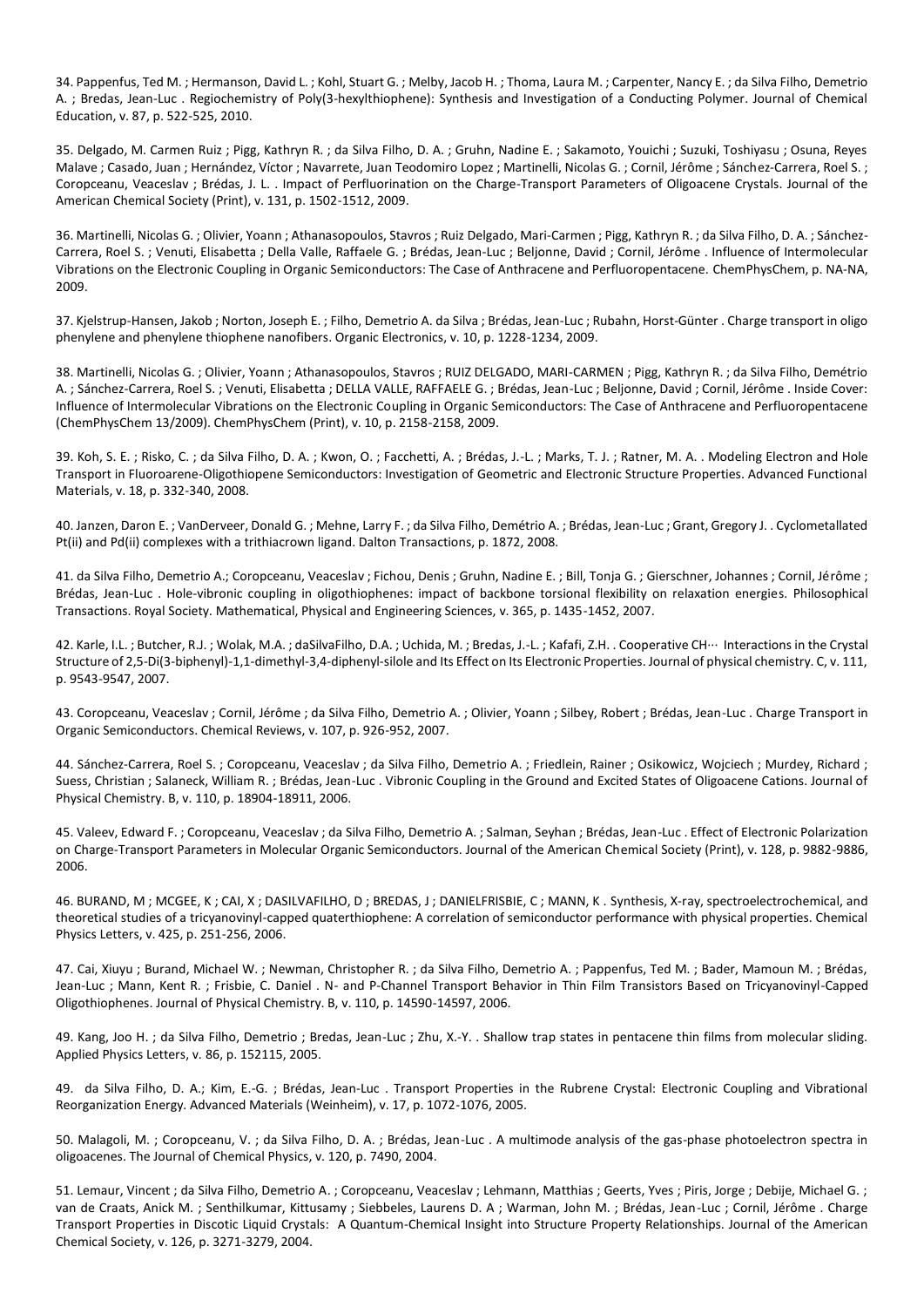52. Marsal, P ; Avilov, I ; da Silva Filho, D.A ; Brédas, J.L ; Beljonne, D . Molecular hosts for triplet emission in light emitting diodes: A quantumchemical study. Chemical Physics Letters, v. 392, p. 521-528, 2004.

53. Newman, Christopher R. ; Frisbie, C. Daniel ; da Silva Filho, Demetrio A. ; Brédas, Jean-Luc ; Ewbank, Paul C. ; Mann, Kent R. . Introduction to Organic Thin Film Transistors and Design of n-Channel Organic Semiconductors. Chemistry of Materials, v. 16, p. 4436-4451, 2004.

54. Chesterfield, Reid J. ; McKeen, John C. ; Newman, Christopher R. ; Ewbank, Paul C. ; da Silva Filho, Demétrio A. ; Brédas, Jean-Luc ; Miller, Larry L. ; Mann, Kent R. ; Frisbie, C. Daniel . Organic Thin Film Transistors Based on N -Alkyl Perylene Diimides: Charge Transport Kinetics as a Function of Gate Voltage and Temperature. Journal of Physical Chemistry. B, v. 108, p. 19281-19292, 2004.

55. da Silva Filho, Demetrio A.; Friedlein, Rainer ; Coropceanu, Veaceslav ; hrwall, Gunnar ; Osikowicz, Wojciech ; Suess, Christian ; Sorensen, Stacey L. ; Svensson, Svante ; Salaneck, William R. ; Br das, Jean-Luc . Vibronic coupling in the ground and excited states of the naphthalene cation. Chemical Communications (London), p. 1702, 2004.

56. Janzen, Daron E. ; Burand, Michael W. ; Ewbank, Paul C. ; Pappenfus, Ted M. ; Higuchi, Hiroyuki ; da Silva Filho, Demetrio A. ; Young, Victor G. ; Brédas, Jean-Luc ; Mann, Kent R. . Preparation and Characterization of -Stacking Quinodimethane Oligothiophenes. Predicting Semiconductor Behavior and Bandwidths from Crystal Structures and Molecular Orbital Calculations. Journal of the American Chemical Society, v. 126, p. 15295-15308, 2004.

57. Cheng, Y. C. ; Silbey, R. J. ; da Silva Filho, D. A. ; Calbert, J. P. ; Cornil, J. ; Brédas, Jean-Luc . Three-dimensional band structure and bandlike mobility in oligoacene single crystals: A theoretical investigation. The Journal of Chemical Physics, v. 118, p. 3764, 2003.

58. DYNAROWICZTKA, P ; KITA, K ; MILART, P ; DHANABALAN, A ; CAVALLI, A ; DASILVAFILHO, D ; DOSSANTOS, M ; OLIVEIRA, O . Influence of apolar group structure on the properties of Langmuir monolayers of polyphenyl carboxylic acids. Colloids and Surfaces. A, Physicochemical and Engineering Aspects, v. 198-200, p. 141-150, 2002.

59. Bredas, J. L. ; J. P. Calbert ; da Silva-Filho, D. A. ; J. Cornil . Organic semiconductors: A theoretical characterization of the basic parameters governing charge transport. PNAS. Proceedings of the National Academy of Sciences of the United States of America, v. 99, p. 5804-5809, 2002.

60. Gruhn, Nadine E. ; da Silva Filho, Demetrio A. ; Bill, Tonja G. ; Malagoli, Massimo ; Coropceanu, Veaceslav ; Kahn, Antoine ; Brédas, Jean-Luc . The Vibrational Reorganization Energy in Pentacene: Molecular Influences on Charge Transport. Journal of the American Chemical Society, v. 124, p. 7918-7919, 2002.

61. Coropceanu, V. ; Malagoli, M. ; da Silva Filho, D. A. ; Gruhn, N. E. ; Bill, T. G. ; Brédas, J. L. . Hole- and Electron-Vibrational Couplings in Oligoacene Crystals: Intramolecular Contributions. Physical Review Letters, v. 89, p. 275503, 2002.

62. dos Santos, M ; SILVA-FILHO, D. A. . Electronic structure of 9-anthryl-oligothiophenes. Synthetic Metals, Proceedings of ICSM'2000, v. 121, p. 1493-1494, 2001.

63. Dynarowicz-Latka, P ; CAVALLI, A. ; SILVA-FILHO, D. A. ; Milart, P. ; dos Santos, M ; OLIVEIRA JR, O. N. . Quantitative treatment of surface potentials in Langmuir films from aromatic amphiphiles. Chemical Physics Letters, v. 337, p. 11-17, 2001.

64. Dynarowicz-Latka, P ; Kita, K. ; Milart, P. ; Dhanabalan, A. ; CAVALLI, A. ; SILVA-FILHO, D. A. ; OLIVEIRA JR, O. N. . Structural Modification Influences the Characteristics of Langmuir Monolayers from Aromatic Carboxylic Acids. Journal of Colloid and Interface Science, v. 239, p. 158- 167, 2001.

65. Dynarowicz-Latka, P ; Kita, K. ; Milart, P. ; Dhanabalan, A. ; CAVALLI, A. ; da Silva-Filho, D. A. ; OLIVEIRA JR, O. N. . Langmuir monolayers from substituted aromatic carboxylic acids. Progress in Colloid & Polymer Science, v. 118, p. 5-10, 2001.

66. Dynarowicz-Latka, P ; CAVALLI, A. ; SILVA-FILHO, D. A. ; SANTOS, M. C. ; OLIVEIRA JR, O. N. . Dipole moments in Langmuir monolayers from aromatic carboxylic acids. Chemical Physics Letters (Print), v. 326, p. 39-44, 2000.

67. Bezerra, A. G. ; GOMES, A. S. L. ; da Silva-Filho, D. A. ; ACIOLI, L. H. ; de Arau jo, Cid B. ; de Melo, C. P. . Molecular hyperpolarizabilities of retinal derivatives. Journal of Chemical Physics, v. 111, p. 5102, 1999.

68. Filho DADS; DEMELOA, C ; KIRTMANB, B ; TOTOC, T ; TOTOC, J . A comparative study of the hyperpolarizabilities of solitonic chains. Synthetic Metals, v. 102, p. 1584-1584, 1999.

69. BEZERRA, A.G. ; GOMES, A.S.L. ; DE ARAUJO, C.B. ; DA SILVA-FILHO, D.A. ; DE MELO, C.P. ; ATHAYDE-FILHO, A.P.F. ; DA ROCHA, G.B. ; MILLER, J. ; SIMAS, A.M. . Third-order optical nonlinearities in retinal derivatives and mesoionic compounds. Third-order optical nonlinearities in retinal derivatives and mesoionic compounds, v. NA, p. 308-310, 1998.

## **Book Published/Organized**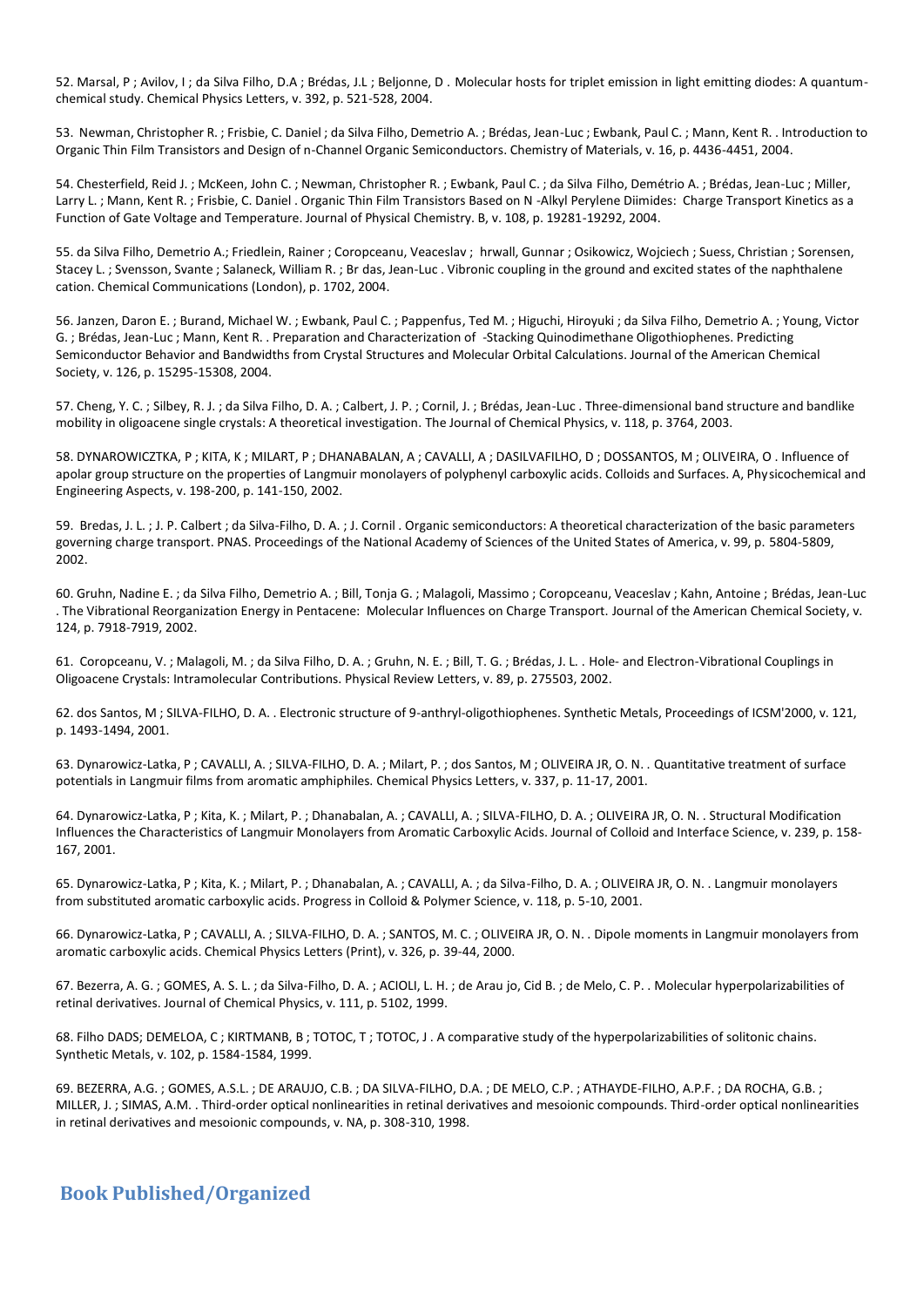**1.** Dynarowicz-£atka, P. (Org.); Kita, K. (Org.); Milart, P. (Org.); Filho, D. A. S. (Org.). 1. ed. Springer Berlin Heidelberg, 2004.

## **Book Chapter Published**

**1.** da Silva Filho, D. A.; Olivier, Yoann; Coropceanu, Veaceslav; Brédas, Jean-Luc; Cornil, Jérôme. In: Zhenan Bao; Jason Locklin. (Org.). 1 ed. Boca Raton: Taylor & Francis, 2007, v. 1, p. 1-26.

## **Expanded Summary published in proceedings of conferences**

- **1.** BEZERRA, A.G.; GOMES, A.S.L.; DA SILVA-FILHO, D.A.; DE ARAUJO, C.B.; DE MELO, C.P. . , 1999, Baltimore. Technical Digest. Summaries of papers presented at the Conference on Lasers and Electro-Optics. Postconference Edition. CLEO '99. Conference on Lasers and Electro-Optics (IEEE Cat. No.99CH37013). v. NA. p. 265.
- **2. 2.** DE ARAUJO, CID B.; GOMES, ANDERSON S. L.; BEZERRA, JR., ARANDI G.; da Silva-Filho, D. A.; DE MELO, CELSO P.; ATHAYDE-FILHO, A. P. F.; DA ROCHA, G. B.; MILLER, J.; SIMAS, A. M.; GUZMAN, ANGELA M. . , 1999, Cartagena de Indias. p. 12.